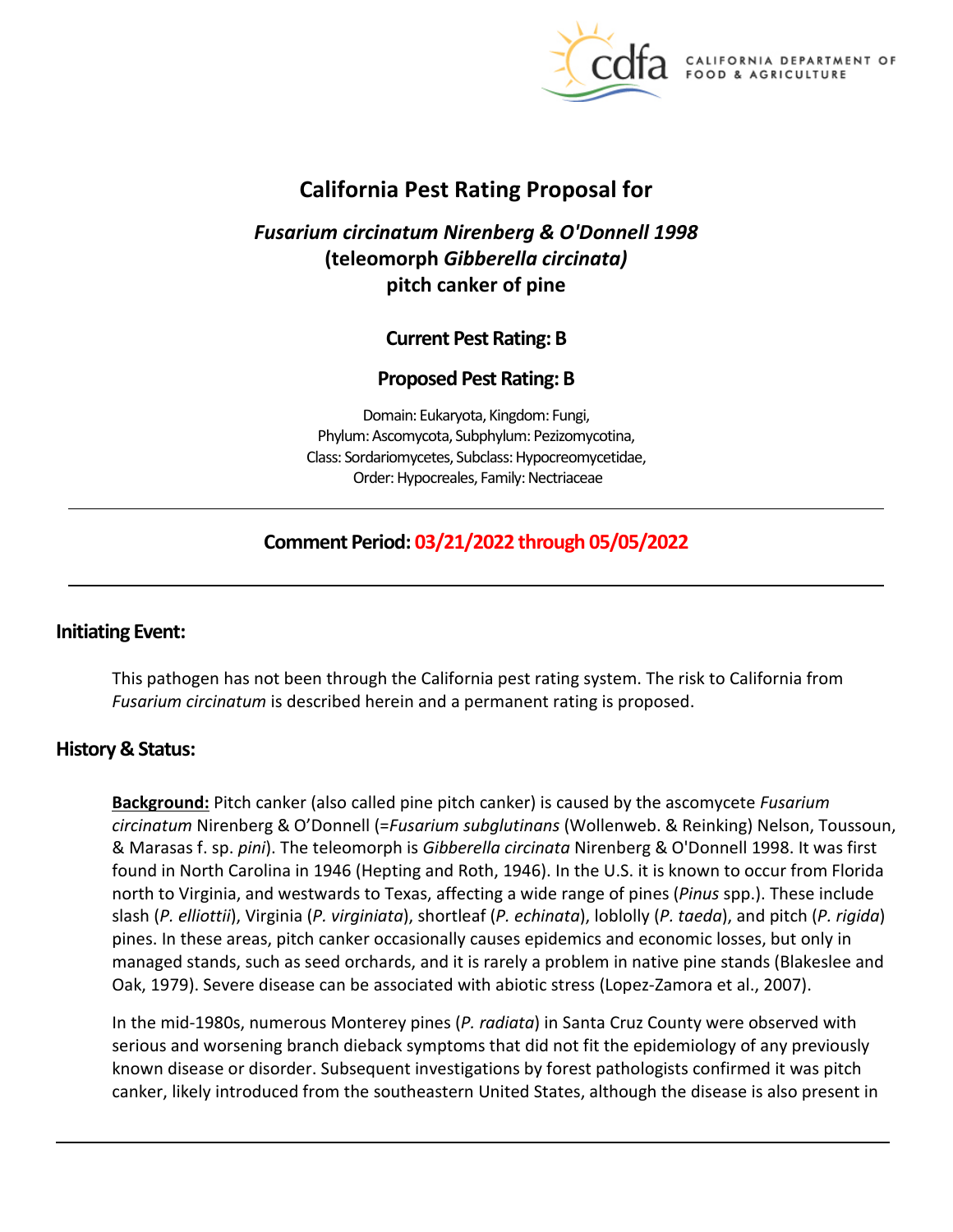

Mexico (Britz et al., 2001). Initially, the disease appeared to be limited to landscape plantings, but by 1992, it was found to occur in native populations of *P. radiata* on the Monterey Peninsula (Storer et al., 1994). Pitch canker now occurs sporadically throughout the coastal regions of California, from Santa Barbara to Mendocino with isolated finds as far south as San Diego (Gordon et al., 2001). The most affected tree has been the Monterey pine, but pitch canker has also been found on ponderosa, gray, knobcone, bishop, shore, Italian stone, and Aleppo pines and Douglas-fir (*Pseudotsuga menziesii*). Originally the disease was problematic along highways, in State Parks in planted stands and not in native forests. Mature landscape pines, particularly those in highway plantings, were the most frequently diseased. However, by 1994, pitch canker was confirmed in all three native populations of Monterey pine in California. Bishop pine and knobcone pine, two other closed-cone pine species native to California, have also been damaged by pitch canker (Gordon et al., 2001).

Fungal infection and growth cause girdling lesions on branches, stems, and exposed roots of trees, which in turn cause the trees to excrete large amounts of pitch. Branch dieback and excessive pitch at the lesions attracts engraver beetles (*Ips* sp.), twig beetles (*Pityophthorus* sp.), cone beetles (*Conophthorus radiatae*), and deathwatch beetles (*Ernobius punctulatus*)—all of which can attack the tree and cause additional branch dieback. Multiple infections in one tree can eventually lead to widespread dieback of the crown, and ultimately to tree mortality (McCain et al., 1987).

The disease is mainly found in pines along the coast from San Diego to Mendocino but is concentrated between Santa Barbara to the San Francisco Bay Area. There have been detections in Douglas-fir in a breeding orchard at 1,000 m elevation in El Dorado County (Vogler et al., 2007), and the disease has been found in Christmas tree farms in multiple parts of the state (Correll et al., 1991). *Fusarium circinatum* also colonizes both grasses and dicotyledonous plants without inducing symptoms (Swett and Gordon, 2009; 2012). These herbaceous hosts may facilitate spread of the pathogen between widely separated pine stands and could serve as reservoirs of inoculum in pine seedling nurseries, compromising efforts to manage the disease.

In the late 1990s, it seemed that pitch canker was likely to increase rapidly with potentially irreversible negative impacts on forests. However, disease incidence and severity in Monterey County test plots leveled off and changed very little in the 2000s. Stabilization may be due to induced resistance, where trees that have sustained prior infections become less susceptible over time (Gordon et al., 2011; 2020). Although initially it was recommended that diseased trees be removed quickly to reduce inoculum, it is likely that many landscape trees were removed because of physical hazards, aesthetic damage and loss of horticultural value than would have been lost to severe disease (Swett and Gordon, 2013).

*Hosts: Abies alba* (silver fir), *Agrostis capillaris* (bent grass), *Arrhenatherum longifolium*, *Briza maxima*  (large quaking grass), *Bromus carinatus* (sweet brome), *Calocedrus decurrens* (incense cedar), *Centaurea decipiens*, *Cymbidium* sp., *Ehrharta erecta* (perennial grass), *Holcus lanatus* (fog grass*), Hypochaeris radicata* (flatweed), *Larix decidua* (European larch), *L. kaempferi* (Japanese larch), *Lolium arundinaceum*, *Musa acuminata* (banana), *Pentameris pallida*, *Picea glauca* (white spruce), *Pinus arizonica* (Arizona pine), *P. armandii* (Armand pine), *P. attenuata* (knobcone pine), *P. ayacahuite*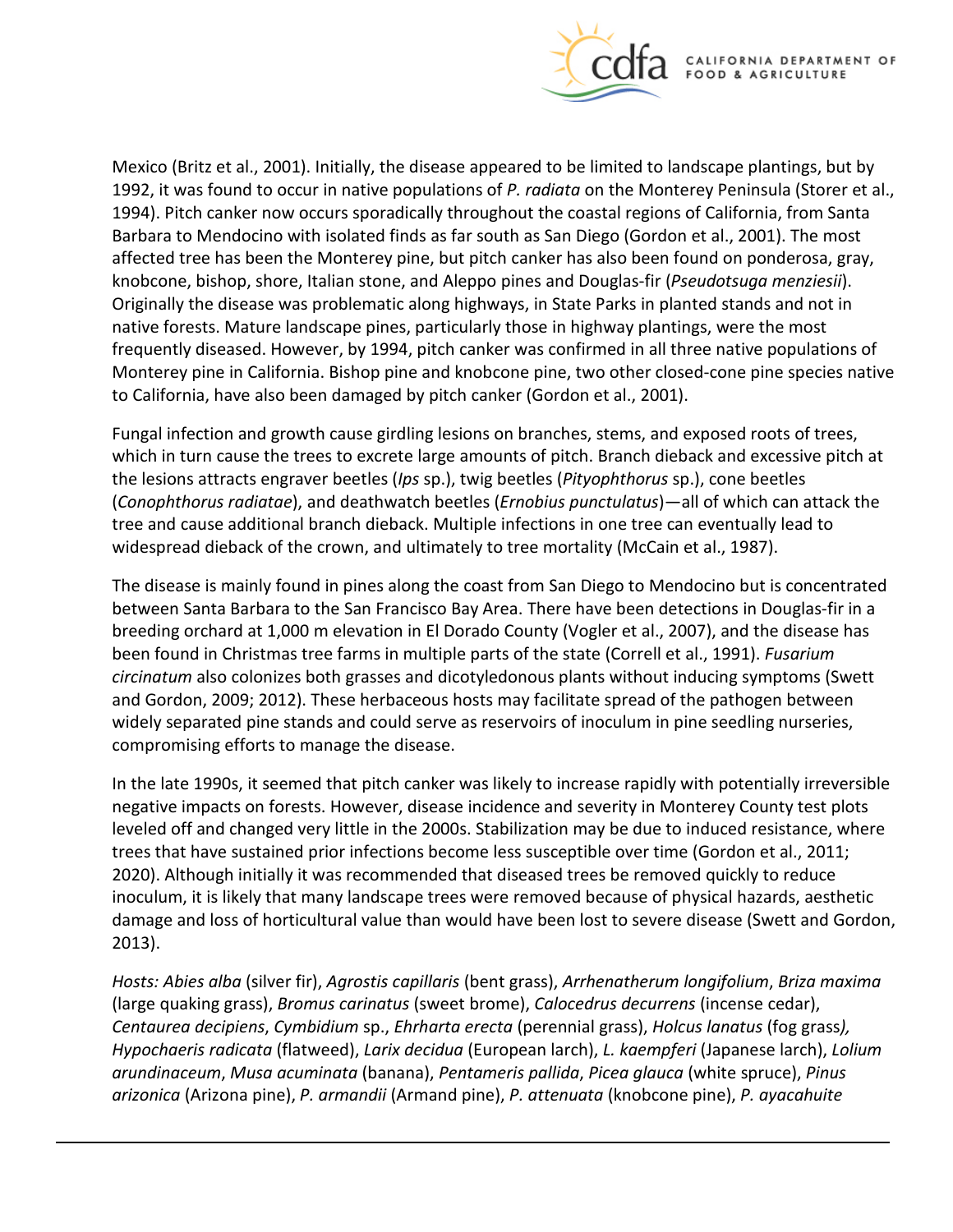

(ayacahuite pine), *P. canariensis* (Canary Island pine), *P. cembroides* (Mexican nut pine), *P. contorta*  (lodgepole pine), *P. coulteri* (big cone pine), *P. densiflora* (Japanese pine), *P. discolor*, *P. douglasiana*, *P. durangensis*, *P. echinata* (Arkansas pine), *P. elliottii* (longleaf pitch pine), *P. elliottii* var. *densa* (South Florida slash pine), *P. elliottii* var. *elliottii*, *P. glabra* (spruce pine), *P. greggii*, *P. halepensis* (Jerusalem pine), *P. hartwegii*, *P. kesiya* (Khasi pine), *P. leiophylla* (smooth-leaf pine), *P. luchuensis* (Luchu pine), *P. maximinoi*, *P. montezumae* (rough-bark Mexican pine), *P. muricata* (bishop pine), *P. nigra* (black pine*), P. occidentalis*, *P. palustris* (longleaf pine), *P. patula* (Mexican weeping pine), *P. pinaster* (cluster pine), *P. pinea* (Italian stone pine), *P. ponderosa* (ponderosa pine), *P. pringlei*, *P. pseudostrobus* (smooth bark Mexican pine), *P. radiata* (Monterey pine), *P. rigida* (northern pitch pine), *P. sabiniana* (California foothill pine), *P. strobus* (eastern white pine), *P. sylvestris* (Scotch pine), *P. taeda* (loblolly pine), *P. tecunumanii*, *P. teocote*, *P. thunbergia* (black pine), *P. torreyana* (Torrey pine), *P. virginiana* (Virginia pine), *Pseudotsuga menziesii* (Douglas-fir), *Rubus ulmifolius* (elm-leaf blackberry), *Sonchus oleraceus*  (milk thistle), *Teucrium scorodonia* (wood sage), *Zea mays* (maize) (CABI-CPC, 2022; Farr and Rossman, 2022).

*Symptoms*: Symptoms vary depending on host susceptibility and environmental conditions. Early symptoms of pitch canker on Monterey pine are the accumulation of resin, which may occur at branch whorls or between whorls, followed by chlorotic needles close to the infection site. Eventually all needles distal to the infection become chlorotic and die. The fascicles typically abscise quickly, leaving a bare stem.

The symptom most typically associated with the disease is large resinous cankers on main trunks and lateral branches of susceptible pine species, although other plant parts such as roots, shoots, female flowers and mature cones, seed and seedlings can also be affected. The tips of girdled branches may wilt because of obstructed water flow, leading to bare branch ends. Multiple branch infections can cause extensive dieback in the crown of the tree and may lead to tree mortality.

Each canker or lesion is a separate and distinct infection. Resin (pitch) accumulates on a branch at the site of infection, and under the bark typically appears as honey-colored resin-soaked wood. Flattened or slightly sunken cankers on the main stem of the tree usually appear after the tree already has multiple branch infections. The flow of resin from main stem infections can ooze down the bark several feet below the infection site. Infected trees are often attacked by engraver beetles (*Ips* sp.), which may cause death of additional branches, treetops, or the entire tree (Storer et al., 2002; 2004). Douglas-fir infections often induce no symptoms and infected grasses can also be symptomless.

*Fusarium circinatum* can also be a cause of seedling mortality. Seedling infections can result from inoculum present on seed, in soil, or the litter layer. Emerging seedlings may die quickly and not develop symptoms that are distinctive enough to be diagnostic. On older seedlings, resin typically accumulates on the stem near the soil line, with honey-colored lesions beneath the bark at the point of infection. Wounding is not a requirement for shoot infection under all circumstances and *F. circinatum*  can grow within pine shoot tissue without causing symptoms (Swett et al., 2018).

*Transmission:* Medium- and short-range dispersal of the pathogen is done with abundant airborne inoculum (Correll et al., 1991). Infections can occur at any time of the year. Insect-mediated infections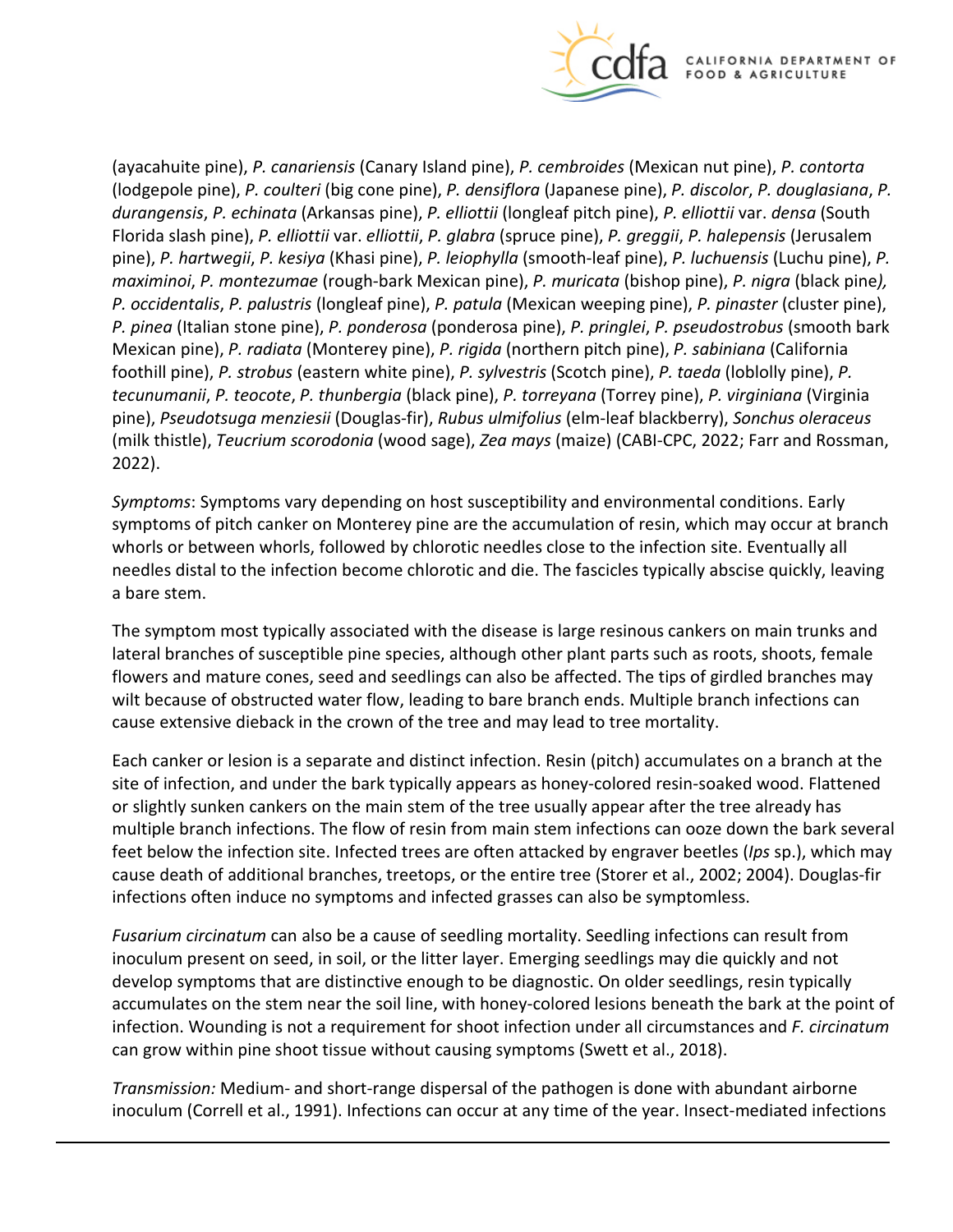

are a key element in the pitch canker disease cycle in California. Infections can be initiated by insectborne inoculum, where the insect is truly a vector, or by inoculum already present on the branch surface, with the insect serving as a wounding agent (Hoover et al., 1996).

Scolytine weevils (Coleoptera: Curculionidae: Scolytinae), including species in the genera *Pityophthorus*  and *Ips* and the species *Conophthorus radiatae*, and the beetle *Ernobius punctulatus* (Coleoptera: Ptinidae), have been shown to carry *F. circinatum* and to transmit *F. circinatum* to small branches on Monterey pines. Engraver beetles (*Ips* spp.) are presumed to be responsible for vectoring the pathogen to larger diameter branches and tree trunks, as this is the type of material in which they normally establish galleries. The spittlebug, *Aphrophora canadensis* (Hemiptera: Aphrophoridae), has been shown to act as a wounding agent capable of initiating infections in internodal regions on succulent shoots during the late winter and early spring (Swett and Gordon, 2013).

*Fusarium circinatum* can survive in and on pine seeds (Barrows-Broaddus and Dwinell, 1985). Movement of diseased seed, pine needles or infected nursery stock accounts for some movement over long distances. Movement of unprocessed logs and firewood carries a risk of transmission for both the pathogen and insects (Tkacz et al., 1998). Packaging material made of coniferous wood represents a high risk in the spread of *F. circinatum*. The wood used for packaging is usually inferior quality in terms of physical imperfections and presence of bark. For instance, wood from trees damaged by *F*. *circinatum* could also be used in wood packaging entering global trade routes. Conifer bark carrying the pathogen may constitute an additional dispersal pathway. Bark is increasingly traded as natural mulch for ornamentals and the pathogen may be present in it (EFSA, 2012).

*Damage Potential: Fusarium circinatum* poses a significant risk to natural pine forests, nurseries, ornamental and landscape plantings, Christmas tree and other commercial pine plantations. Native populations of Monterey pine and other native species are of great ecological value and a defining scenic feature in recreational areas such as Point Lobos State Natural Reserve and San Simeon State Park. The city of Carmel, Pebble Beach and other high-value residential areas reside in Monterey pine forests that are heavily impacted by pitch canker. Trunk infections result in reduced tree growth and poor form, loss of shade and canopy cover, reduced privacy, decreased noise buffering, lower carbon capture, and habitat loss. The native Monterey pine stands serve as the reservoir of genetic material for "radiata pine" plantations planted globally. Monterey pine is a common plantation species in South America, Australia, New Zealand, South Africa, and Spain due to its fast growth rate. In its native range Monterey pine is listed as threatened or endangered by International Union for Conservation of Nature (IUCN) and a California Rare Plant Rank: 1B.1 (rare, threatened, or endangered in CA and elsewhere).

Observations of pitch canker symptoms and mortality on bishop pine (*Pinus muricata*) so far, particularly from Point Reyes National Seashore in Marin County up through Salt Point State Park in northern Sonoma County, indicate that the pathogen's impacts on this pine species are likely to equal or exceed its impacts to Monterey pine. Like Monterey pine, bishop pine is a species of limited natural distribution and is a California Native Plant Society listed species of concern. Additionally, *F. circinatum*  has been isolated from shore pine (*Pinus contorta* ssp. *contorta*) in Mendocino County. Whereas previous work by Tom Gordon, UC Davis suggested that the fungus would likely not spread significantly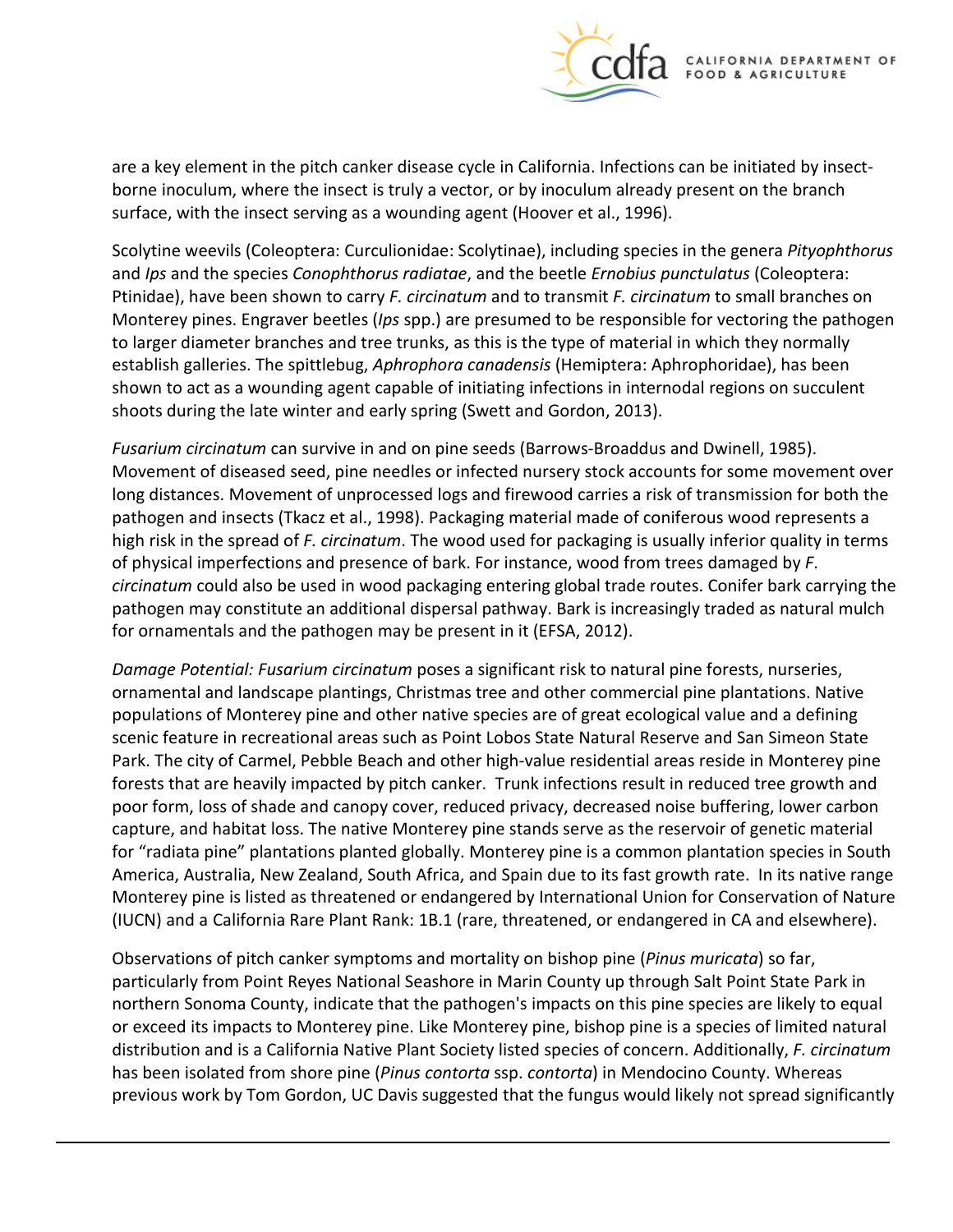

farther north than northern Sonoma County because of cooler prevailing temperatures, its recent confirmations north of Point Arena, nearly 20 miles north of the Sonoma County line, suggest that it could spread farther than previously thought. Many pine hosts of *F. circinatum*, such as *P. radiata, P. muricata*, and *P. attenuata*, are largely limited to California and southern Oregon, but the distribution of *P. contorta* ssp. *contorta* stretches north nearly to Alaska (R. Cobb, pers comm.).

Infections are typically associated with conspicuous resin exudates (pitch bleeding) and particularly in coastal locations, tree mortality. Resin bleeding runs down the trunk and lower branches below the point of the infection. At this point, the breakage of these branches and even the stem can often occur, also wilting and crown dieback may reduce physiological function leading to tree mortality (Wingfield et al., 2008).

Besides cankers, the disease causes mortality of cones and female flowers and reduction in seed quality. On infected branches, cones may abort before reaching full size but may sometimes remain symptomless. Seeds can be colonized by *F. circinatum* internally and externally, but with no visible impact until seed germination. On seed, the pathogen is located mainly on the seed coat. Seeds of taxonomically unrelated species could also act as an inoculum reservoir.

Establishment of *F. circinatum* in nurseries usually is associated with extensive seedling mortality leading to significant economic losses. But there can also be a symptomless phase for seedlings, which can lead to accidental dissemination of infected plants (Wingfield et al., 2008).

**Worldwide Distribution**: Brazil, Chile, Columbia, Guatemala, Haiti, Japan Korea, Mexico, Portugal, South Africa, Spain, United States (*Alabama, Arkansas, California, Florida, Georgia, Louisiana, Mississippi, North Carolina, South Carolina, Tennessee, Texas, Virginia*) (Drenkhan et al., 2020; CABI-CPC, 2022).

**Official Control:** *Fusarium circinatum* is on the USDA PCIT's harmful organism list for Brazil, Chile, China, Ecuador, European Union, Morocco, New Zealand, Peru, United Kingdom, Uruguay (USDA, 2022). It is on the EPPO's A1 list for Argentina, Brazil, Turkey and United Kingdom, A2 list for Chile, Comite de Sanidad Vegetal del Cono Sur, Jordan, European Plant Protection Organization, European and Mediterranean Plant Protection Organization, European Union, and a quarantine pest for Morocco (EPPO, 2022).

On June 4, 1997, the California State Board of Forestry passed a resolution establishing the Coastal Pitch Canker Zone of Infestation. The Board's action was prompted by ongoing concerns about the spread of pitch canker to new areas and impacts of the disease in areas where it currently exists. This was the first time the Board had established a Zone of Infestation (ZoI) for a tree disease. The ZoI encompasses all or parts of 21 counties on or near the coast from Mendocino County to San Diego County. The Zone includes all infested areas as well as adjacent areas that might reasonably be expected to become infested. The distribution of the disease is discontinuous and thus there are infested as well as uninfested areas within the ZoI. Pitch canker has been an unofficial "B"-rated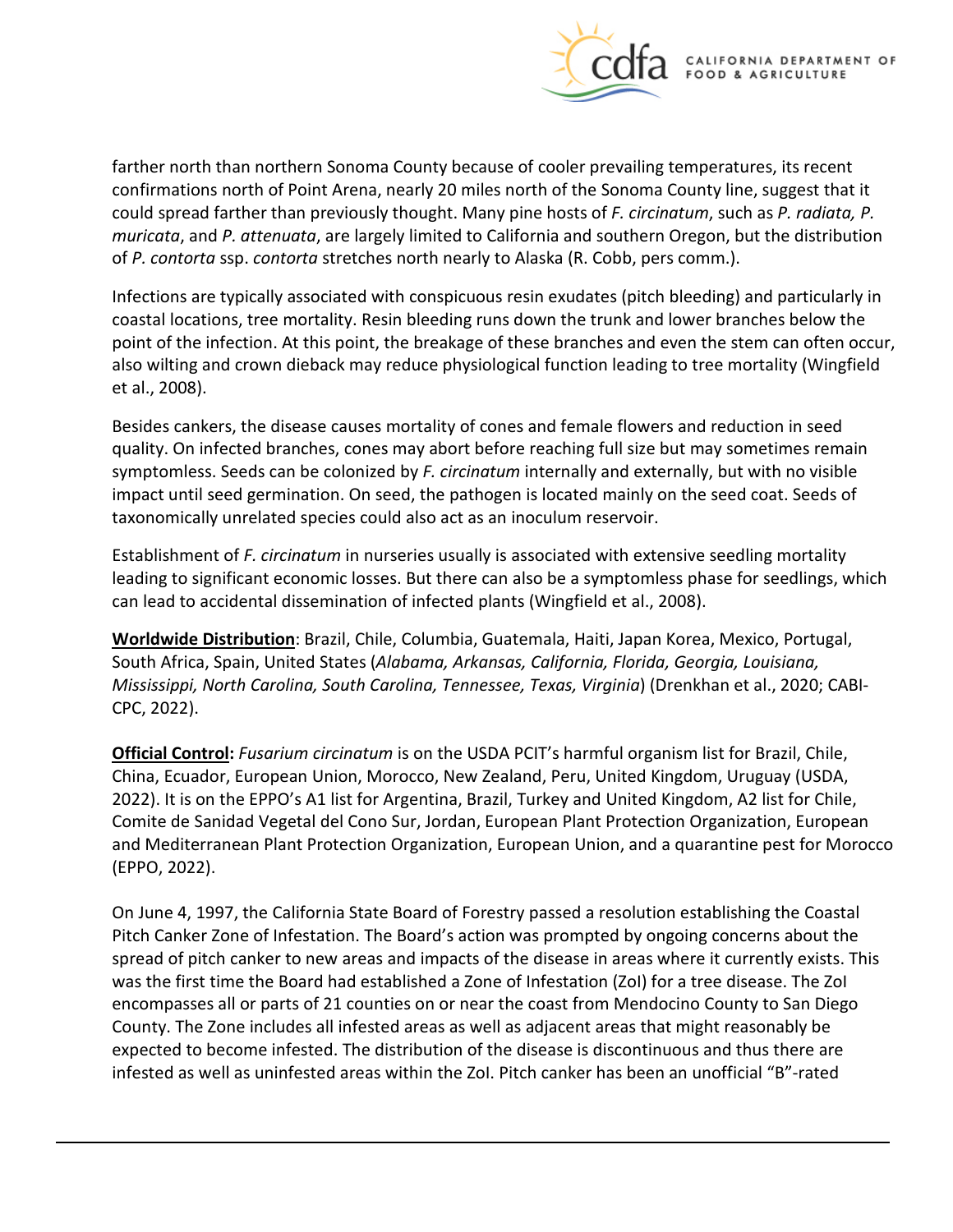

disease since 2001. As a result, the local or destination California County Agricultural Commissioner may restrict the movement of known infected host material, and nursery cleanliness standards apply.

**California Distribution**: Official state records are from Alameda, Los Angeles, Marin, Mendocino, Monterey, Nevada, San Diego, San Francisco, San Luis Obispo, San Mateo, Santa Barbara, Santa Clara, Santa Cruz, and Sonoma counties on *Holcus lanatus, Pinus attenuata*, *P. canariensis, P. contorta, P. halepensis, P. muricata, P. ponderosa*, *P. radiata*, *P. sabiniana, P. torreyana, Pseudotsuga menziesii,*  and *Schedonorus phoenix* (CDFA PDR database, 2022).

#### **California Interceptions:** None

The risk *Fusarium circinatum* would pose to California is evaluated below.

# **Consequences of Introduction:**

**1) Climate/Host Interaction:** Pitch canker is a serious problem in coastal areas of California because highly susceptible hosts are widely available, the weather is conducive to infection throughout the year, and insect vectors are abundant. Sporulation is enhanced during cool-wet conditions, and may occur in warm conditions in the absence of rainfall if high humidity is caused by coastal fog. The extent to which similar conditions prevail in other parts of the state will largely determine the risk of pitch canker becoming established in those areas.

Evaluate if the pest would have suitable hosts and climate to establish in California.

**Score**: **2** 

- Low (1) Not likely to establish in California; or likely to establish in very limited areas.
- **- Medium (2) may be able to establish in a larger but limited part of California.**
- High (3) likely to establish a widespread distribution in California.
- **2) Known Pest Host Range:** The host range includes many *Pinus* spp. plus other trees and grasses.

Evaluate the host range of the pest.

**Score: 2** 

- Low (1) has a very limited host range.
- **- Medium (2) has a moderate host range.**
- High (3) has a wide host range.
- **3) Pest Reproductive Potential**: *Fusarium circinatum* spreads with airborne spores and can be vectored by insects. It can be seedborne and incite cryptic infections on seedlings, and it can survive in soil. The fungus can produce sexual spores, but only asexual spores have been observed in nature.

Evaluate the natural and artificial dispersal potential of the pest.

**Score: 3**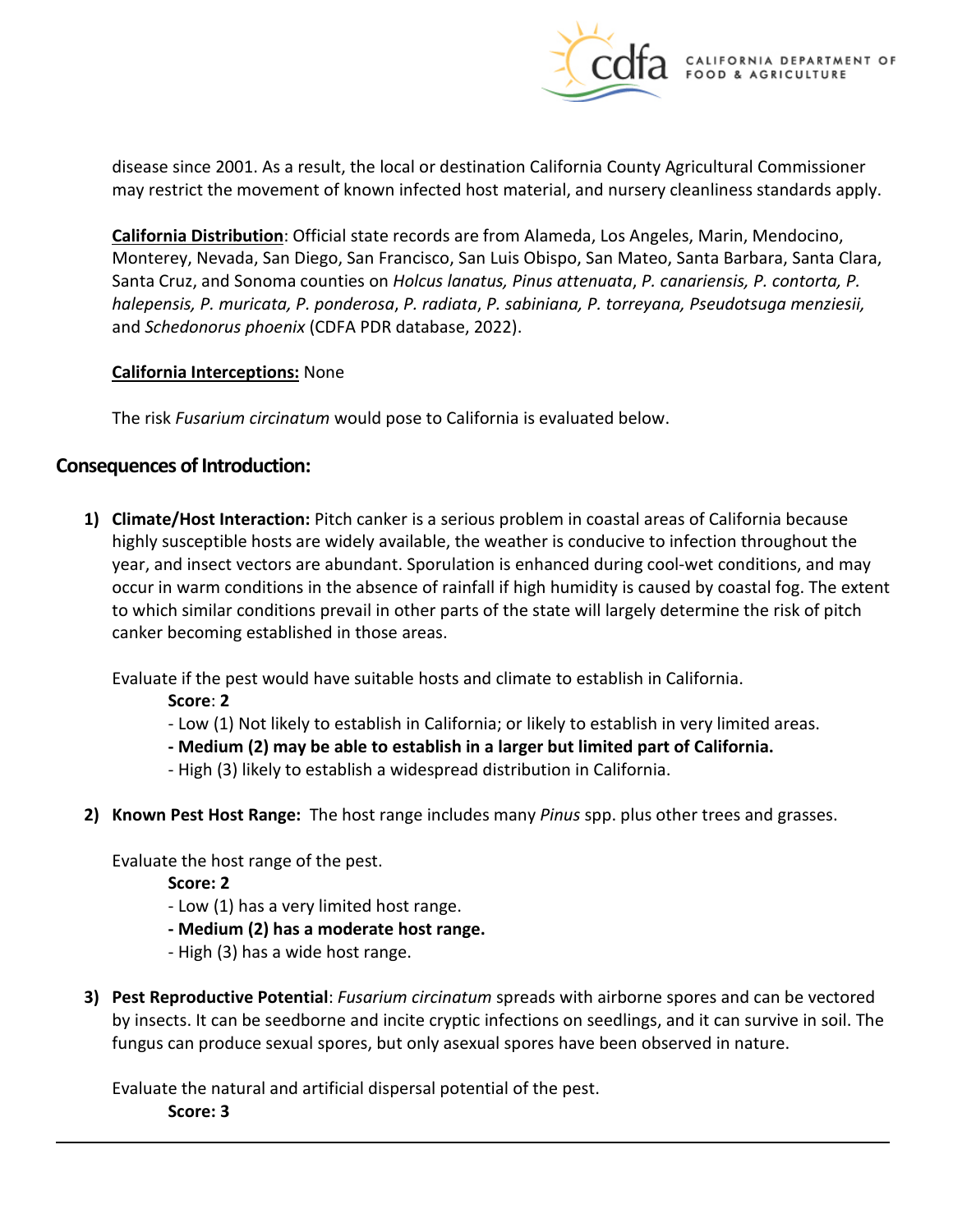

- Low (1) does not have high reproductive or dispersal potential.
- Medium (2) has either high reproductive or dispersal potential.
- **- High (3) has both high reproduction and dispersal potential.**
- **4) Economic Impact:** Trees can be killed by this disease, but it also is very disfiguring to ornamental plantings. Monterey pine is an important forestry species in locations around the world that maintain quarantines against *F*. *circinatum*. It is vectored by multiple types of native insects.

Evaluate the economic impact of the pest to California using the criteria below.

#### **Economic Impact: A, B, C, E**

- **A. The pest could lower crop yield.**
- **B. The pest could lower crop value (includes increasing crop production costs).**
- **C. The pest could trigger the loss of markets (includes quarantines).**
- D. The pest could negatively change normal cultural practices.
- **E. The pest can vector, or is vectored, by another pestiferous organism.**
- F. The organism is injurious or poisonous to agriculturally important animals.
- G. The organism can interfere with the delivery or supply of water for agricultural uses.

#### **Economic Impact Score**: 3

- Low (1) causes 0 or 1 of these impacts.
- Medium (2) causes 2 of these impacts.
- **- High (3) causes 3 or more of these impacts.**
- **5) Environmental Impact:** Native Monterey pine (*P. radiata*) forests are currently found at three disjunct locations in coastal California, totaling approximately 4,500 ha (Deghi et al., 1995). These trees are significant ecological and recreational resources, but they are also a valuable repository of useful genetic traits for improved varieties of Monterey pine that are widely used by the timber industry internationally. Monterey pine is also an important landscape tree, with tens of millions of planted trees statewide. They are popular for plantings on freeway rights-of-way, where they serve as visual and sound barriers for the adjacent properties (Gordon et al., 2001).

Evaluate the environmental impact of the pest to California using the criteria below

### **Environmental Impact: A, C, E**

- A. **The pest could have a significant environmental impact such as lowering biodiversity, disrupting natural communities, or changing ecosystem processes**.
- B. The pest could directly affect threatened or endangered species.
- **C. The pest could impact threatened or endangered species by disrupting critical habitats.**
- D. The pest could trigger additional official or private treatment programs.
- **E. The pest significantly impacts cultural practices, home/urban gardening or ornamental plantings.**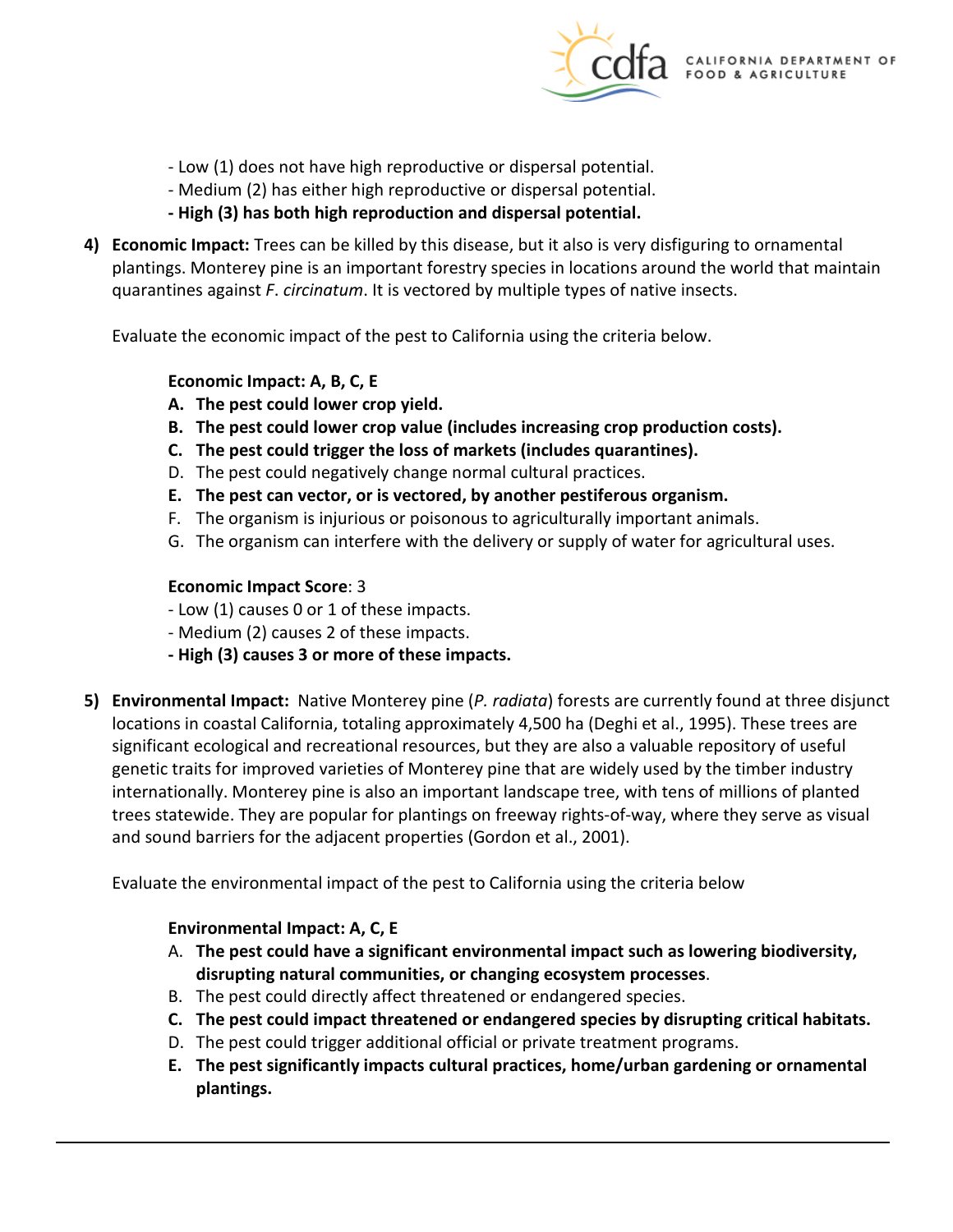

#### **Environmental Impact Score: 3**

- Low (1) causes none of the above to occur.

- Medium (2) causes one of the above to occur.
- **- High (3) causes two or more of the above to occur.**

#### **Consequences of Introduction to California for** *Fusarium circinatum***: High**

Add up the total score and include it here. 13 -Low = 5-8 points -Medium = 9-12 points **-High = 13-15 points** 

**6) Post Entry Distribution and Survey Information**: Evaluate the known distribution in California. Only official records identified by a taxonomic expert and supported by voucher specimens deposited in natural history collections should be considered. Pest incursions that have been eradicated, are under eradication, or have been delimited with no further detections should not be included.

Pitch canker continues to slowly spread in California and has not fully established in all areas.

#### *Evaluation is 'Medium***'**.

#### **Score: -2**

-Not established (0) Pest never detected in California or known only from incursions. **-**Low (-1) Pest has a localized distribution in California or is established in one suitable climate/host area (region).

**-Medium (-2) Pest is widespread in California but not fully established in the endangered area, or pest established in two contiguous suitable climate/host areas.** 

-High (-3) Pest has fully established in the endangered area, or pest is reported in more than two contiguous or non-contiguous suitable climate/host areas.

**7) The final score is** the consequences of introduction score minus the post entry distribution and survey information score: (Score)

*Final Score: Score of Consequences of Introduction – Score of Post Entry Distribution and Survey Information = 11* 

#### **Uncertainty:**

There is a higher rate of infection in Monterey pines maintained at 100% relative humidity on the California coast than in trees exposed to a lower relative humidity at more inland locations (Sakamoto et al., 2007). If the frequency and duration of fog events are decreased by climate change, moisture required by the pathogen will be less available, and the risk of infection will be reduced.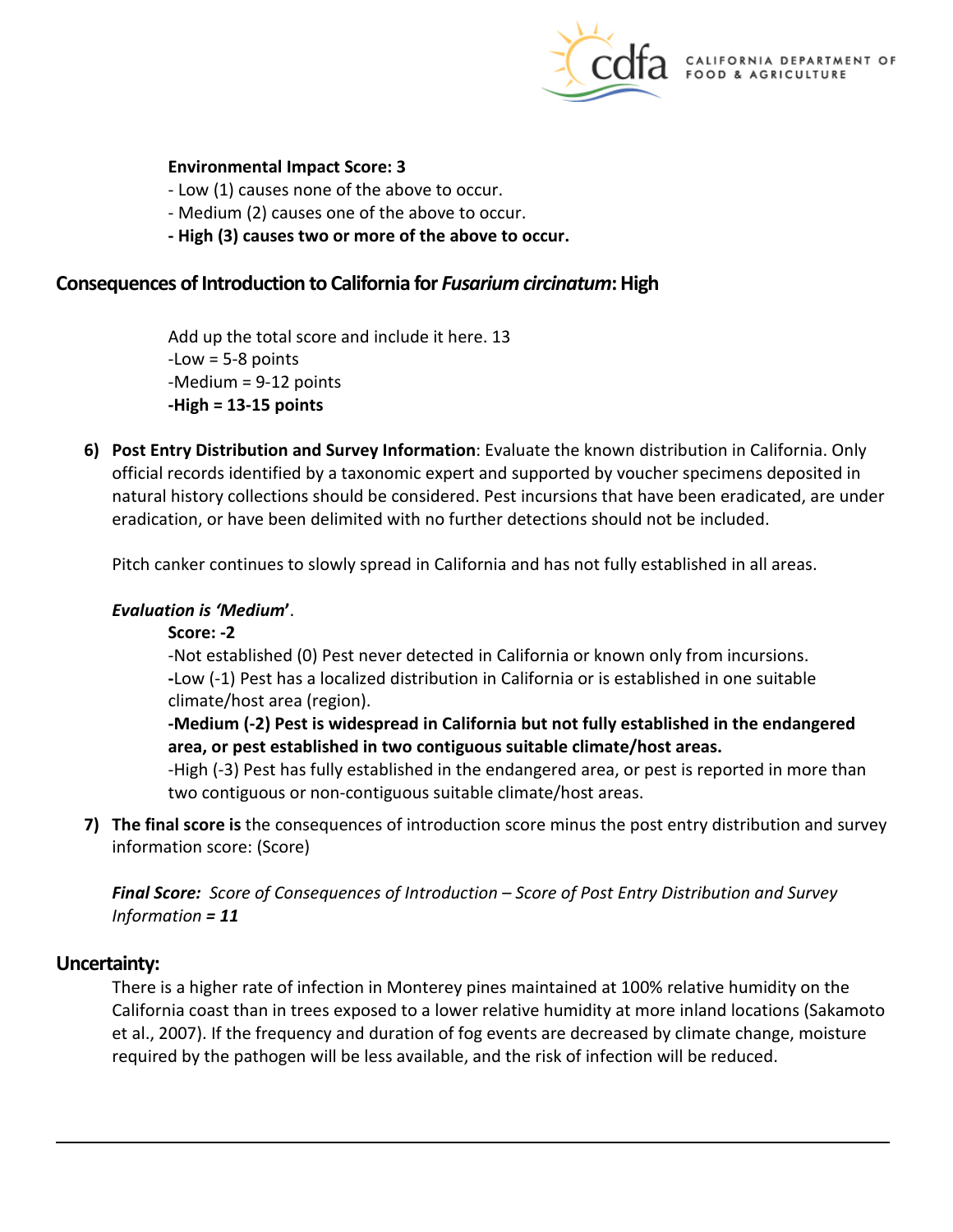

# **Conclusion and Rating Justification:**

Due to the ongoing environmental and economic risk factors, the proposed rating for *Fusarium circinatum* is B.

### **References:**

Barrows-Broaddus, J., and Dwinell, L. D. 1985. Branch dieback and cone and seed infection caused by *Fusarium moniliforme* var. *subglutinans* in a loblolly pine seed orchard in South Carolina. Phytopathology 75:1104-1108.

Blakeslee, G.M. and Oak, S.W., 1979. Significant mortality associated with pitch canker infection of slash pine in Florida. Plant Disease Reporter, 63(12), pp.1023-1025.

Britz, H., Couhnho, T.A., Gordon, T.R. and Wingfield, M.J., 2001. Characterisation of the pitch canker fungus, *Fusarium circinatum*, from Mexico. South African Journal of Botany, 67(4), pp.609-614.

CABI Crop Production Compendium 2022. [https://www.cabi.org/cpc/datasheet/](https://www.cabi.org/cpc/datasheet) 25153 Accessed 2/7/22

Correll, J. C., Gordon, T. R., McCain, A. H., Fox, J. W., Koehler, C. S., Wood, D. L., and Schultz, M. E. 1991. Pitch canker disease in California: Pathogenicity, distribution, and canker development on Monterey pine (*Pinus radiata*). Plant Dis. 75:676-682.

EFSA. 2010. Risk assessment of *Gibberella circinata* for the EU territory and identification and evaluation of risk management options. EFSA J., 8, 1620

Deghi, G. S., Huffman, T., and Culver, J. W. 1995. California's native Monterey pine populations: Potential for sustainability. Fremontia 23:14-23

 Drenkhan, R., Ganley, B., Martín-García, J., Vahalík, P., Adamson, K., Adamčíková, K., Ahumada, R., Blank, L., Bragança, H., Capretti, P. and Cleary, M., 2020. Global geographic distribution and host range of *Fusarium circinatum*, the causal agent of pine pitch canker. forests, 11(7), p.724.

EPPO Global Database. 2022. [https://gd.eppo.int/taxon/GIBBCI. Accessed 2/7/22](https://gd.eppo.int/taxon/GIBBCI.%20Accessed%202/7/22) 

Farr, D.F., and Rossman, A.Y. Fungal Databases, U.S. National Fungus Collections, ARS, USDA. Retrieved February 10, 2022, from https://nt.ars-grin.gov/fungaldatabases/

 Fernández-Fernández, M., Naves, P., Witzell, J., Musolin, D.L., Selikhovkin, A.V., Paraschiv, M., Chira, D., Martínez-Álvarez, P., Martín-García, J., Muñoz-Adalia, E.J. and Altunisik, A., 2019. Pine pitch canker and insects: Relationships and implications for disease spread in Europe. Forests, 10(8), p.627.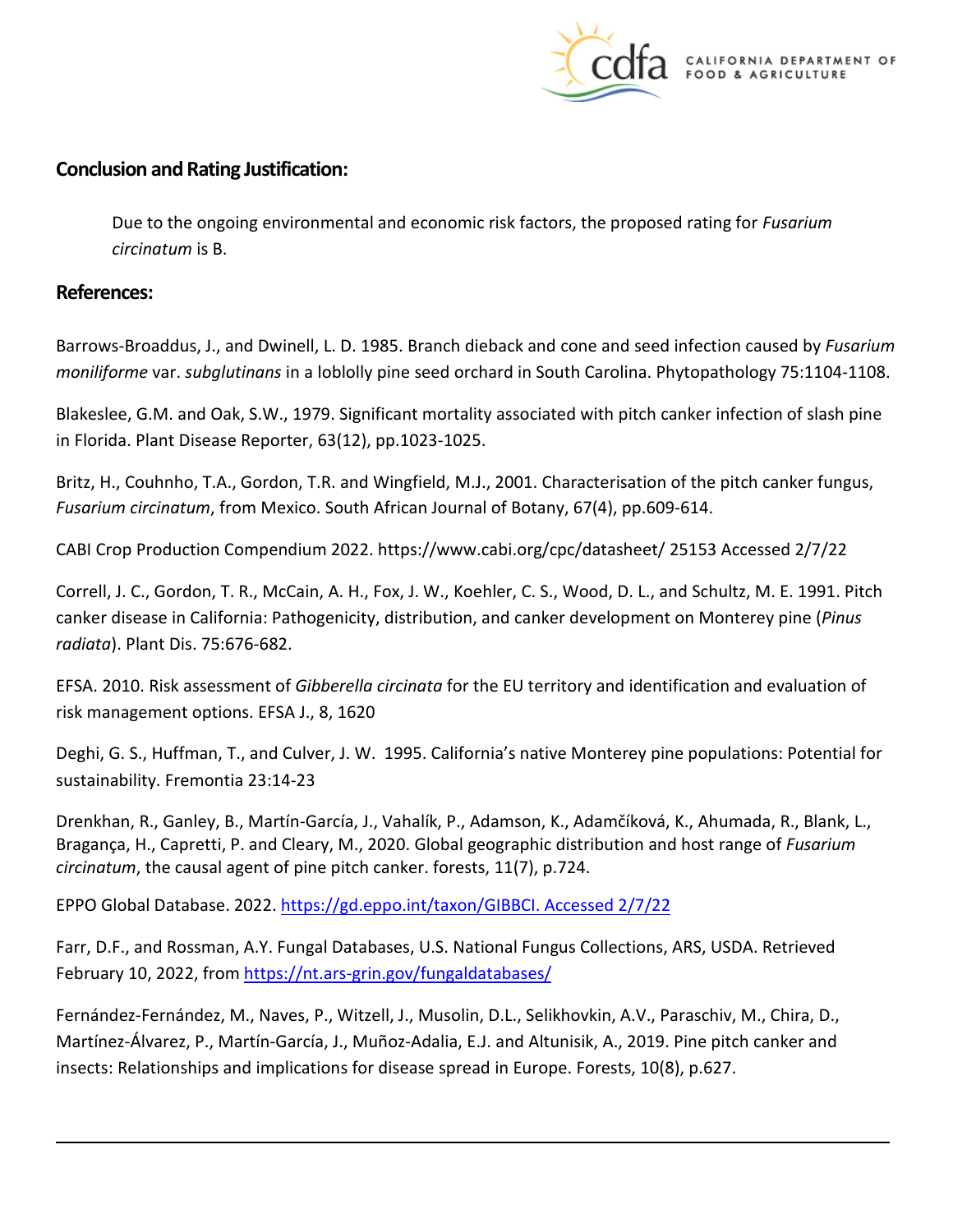

Gordon, T.R., Storer, A.J. and Wood, D.L., 2001. The pitch canker epidemic in California. Plant disease, 85(11), pp.1128-1139.

Gordon, T.R., Kirkpatrick, S.C., Aegerter, B.J., Fisher, A.J., Storer, A.J. and Wood, D.L., 2011. Evidence for the occurrence of induced resistance to pitch canker, caused by *Gibberella circinata* (anamorph *Fusarium circinatum*), in populations of *Pinus radiata*. Forest Pathology, 41(3), pp.227-232.

Gordon, T., Reynolds, G.J., Kirkpatrick, S.C., Storer, A.J., Wood, D.L., Fernandez, D.M. and McPherson, B.A., 2020. Monterey pine forest made a remarkable recovery from pitch canker. California Agriculture, 74(3).

Hepting, G. H., and Roth, E. R. 1946. Pitch canker, a new disease of some southern pines. Journal of Forestry 44, 724—744

Hoover, K., Wood, D. L., Storer, A. J., Fox, J. W., and Bros, W. E. 1996. Transmission of the pitch canker fungus, *Fusarium subglutinans* f. sp. *pini,* to Monterey pine, *Pinus radiata*, by cone- and twig-infesting beetles. Can. Entomol. 128:981-994.

Lopez-Zamora, I., Bliss, C., Jokela, E.J., Comerford, N.B., Grunwald, S., Barnard, E., and Vasquez, G.M., 2007. Spatial relationships between nitrogen status and pitch canker disease in slash pine planted adjacent to a poultry operation. Environmental Pollution, 147(1), pp.101-111.

McCain, A., Koehler, C. and Tjosvold, S., 1987. Pitch canker threatens California pines. California agriculture, 41(11), pp.22-23.

Sakamoto, J.M., Gordon, T.R., Storer, A.J. and Wood, D.L., 2007. The role of *Pityophthorus* spp. as vectors of pitch canker affecting *Pinus radiata*. The Canadian Entomologist, 139(6), pp.864-871.

Storer, A.J., Dallara, P.L., Wood, D.L. and Gordon, T.R., 1994. Pitch canker in California: geographic and host range expansion. California Agriculture, 48(6), pp.9-13.

Storer, A.J., Wood, D.L. and Gordon, T.R., 2002. The epidemiology of pitch canker of Monterey pine in California. Forest Science, 48(4), pp.694-700.

Storer, A.J., Wood, D.L. and Gordon, T.R., 2004. Twig beetles, *Pityophthorus* spp. (Coleoptera: Scolytidae), as vectors of the pitch canker pathogen in California. The Canadian Entomologist, 136(5), pp.685-693.

Swett, C.L., Reynolds, G.J. and Gordon, T.R., 2018. Infection without wounding and symptomless shoot colonization of *Pinus radiata* by *Fusarium circinatum*, the cause of pitch canker. Forest Pathology, 48(3), p.e12422.

Swett, C. L., and Gordon, T. R. 2009. Colonization of corn (*Zea mays*) by the pitch canker pathogen, *Fusarium circinatum*: Insights into the evolutionary history of a pine pathogen.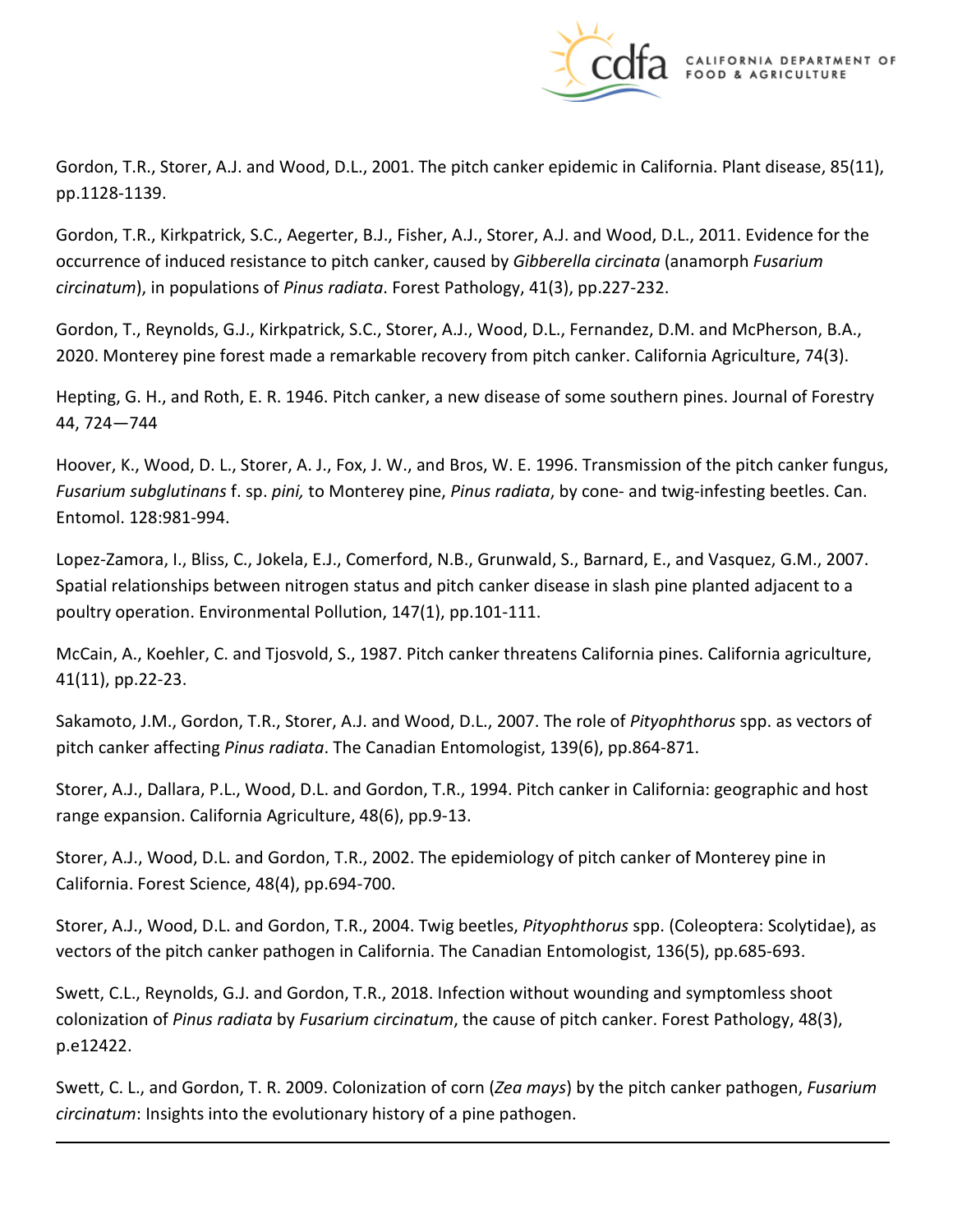

Swett, C. L., and Gordon, T. R. 2012. First report of grass species (Poaceae) as naturally occurring hosts of the pine pathogen *Gibberella circinata*. Plant Dis. 96:908.

Swett, C. L., and Gordon, T. R., 2013. Pitch Canker. UC Pest Notes Publication 74107. University of California Statewide IPM Program

Tkacz, B.M., 1998. Pest risk assessment of the importation into the United States of unprocessed *Pinus* and *Abies* logs from Mexico (Vol. 104). US Forest Service, Forest Products Laboratory.

USDA Phytosanitary Certificate Issuance and Tracking System, Phytosanitary Export Database (PExD) Harmful Organisms Database Report. *Fusarium circinatum*. Accessed 2/7/2022

Vogler, D.R., Gordon, T.R., Aegerter, B.J., Kirkpatrick, S.C., Lunak, G.A., Stover, P. and Violett, P., 2004. First report of the pitch canker fungus (*Fusarium circinatum*) in the Sierra Nevada of California. Plant Disease, 88(7), pp.772-772.

Wingfield, M.J., Hammerbacher, A., Ganley, R.J., Steenkamp, E.T., Gordon, T.R., Wingfield, B.D. and Coutinho, T.A., 2008. Pitch canker caused by *Fusarium circinatum*—A growing threat to pine plantations and forests worldwide. Australasian Plant Pathology, 37(4), pp.319-334.

# **Responsible Party:**

Heather J. Scheck, Primary Plant Pathologist/Nematologist, CDFA/PHPPS ECOPERS, 1220 N St Rm 221, Sacramento, CA 95814 Phone: (916) 654-1017, [permits\[@\]cdfa.ca.gov](https://permits[@]cdfa.ca.gov).

# **\*Comment Period: xx/xx/2022 through xx/xx/2022**

# **\*NOTE:**

You must be registered and logged in to post a comment. If you have registered and have not received the registration confirmation, please contact us at [permits\[@\]cdfa.ca.gov](https://permits[@]cdfa.ca.gov).

### **Comment Format:**

 Comments should refer to the appropriate California Pest Rating Proposal Form subsection(s) being commented on, as shown below.

**Example Comment:**